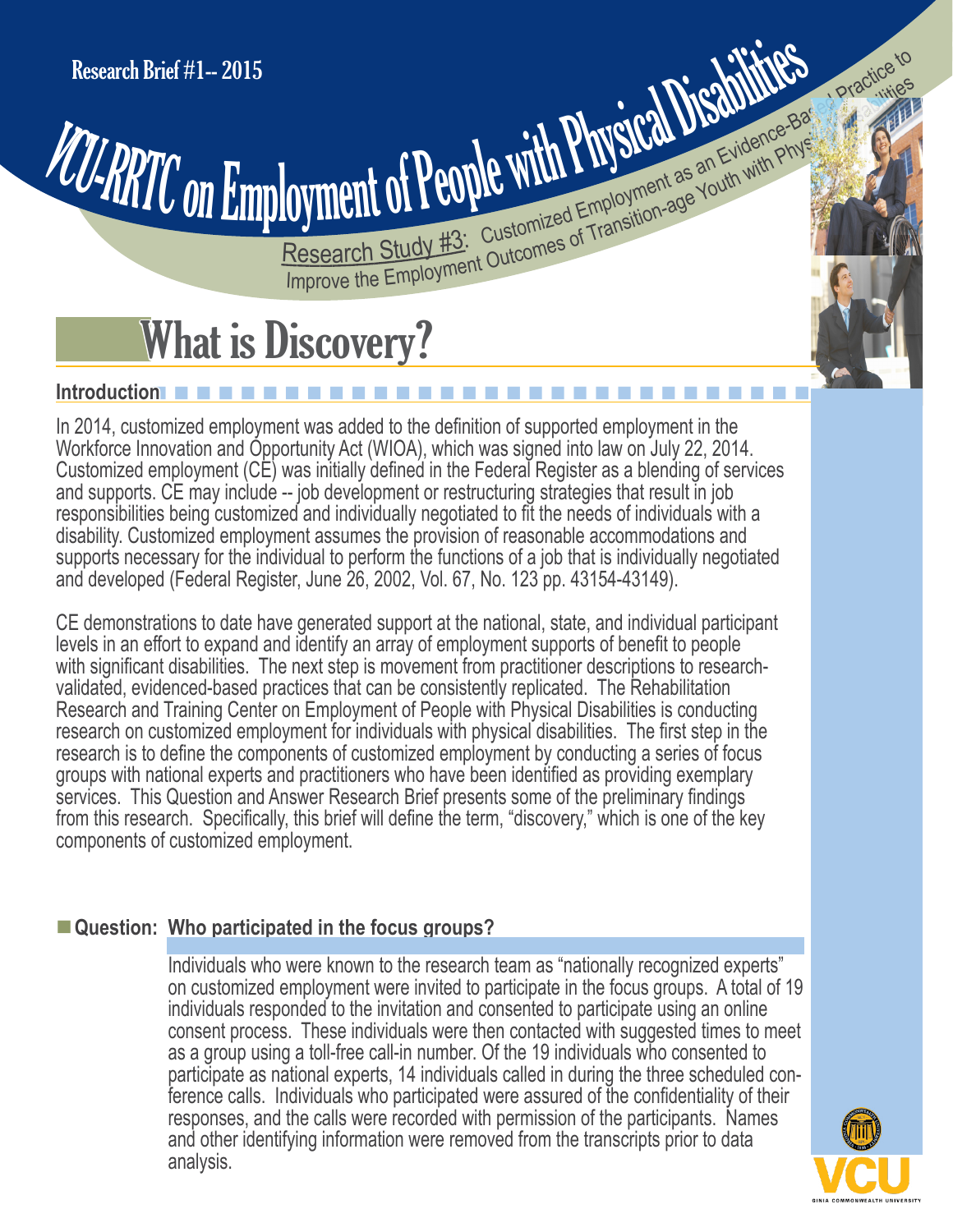Once the calls were conducted with the national experts, they were asked to recommend individuals known to them as "exemplary implementers of customized employment." These individuals were contacted by e-mail and asked if they would participate in focus groups to discuss customized employment. A total of 15 implementers consented to participate, and 14 individuals called in during the two scheduled conference calls. As with the national expert focus groups, the calls were recorded and transcribed with permission of the participants. Names and other identifying information were removed from the transcripts prior to data analysis.

#### **E** Question: What questions were discussed?

 following are the questions from the national experts' focus groups. Two sets of questions were used to guide the focus groups: one for the national experts and one for the implementers. The first set of questions for the national experts was de veloped by the research team and was revised based on feedback from two national consultants in customized employment. Eight questions guided the discussion for the national experts. The

| <b>Sample Focus</b><br><b>Group Ques-</b><br>tions for the | ■ What are the underlying values of customized employment?<br>• Could one person give us a case study example?                                                                                     |
|------------------------------------------------------------|----------------------------------------------------------------------------------------------------------------------------------------------------------------------------------------------------|
| <b>National</b><br><b>Experts</b>                          | ■ What are the specific strategies used in customized employment?<br>Probe: Are there any more strategies?<br>Probe: I would like for you to describe each of these strategies.                    |
|                                                            | Probe: Be as specific and concrete as you can.<br>Probe: Can you give more detail?                                                                                                                 |
|                                                            | ■ Do you want to add anything related to the process of working with an individual<br>when using a customized employment approach?                                                                 |
|                                                            | ■ Do you want to add anything related to the process of working with business/<br>employers when using a customized employment approach?<br>■ What would you like to tell me that I haven't asked? |

The questions for the implementers focus groups were developed after the national expert focus groups based on the specific strategies identified by the expert groups. This included 12 ques tions on the strategies identified including discovery, community-action teams or individual support teams, informational interviews, and job negotiation, and job shadowing. On average, the tele phone focus groups for both the national experts and the implementers lasted for 90 minutes.

#### **Example 3 I Question: How was the data analyzed?**

As previously mentioned, the focus group phone calls were transcribed for each focus group that was conducted. One member of the research team analyzed the transcripts to develop themes from the qualitative data. As she coded another team member checked for agreement. When agreement was not present, the two researchers discussed until consensus was obtained. Although the focus group questions were intended to prompt information about the entire customized employment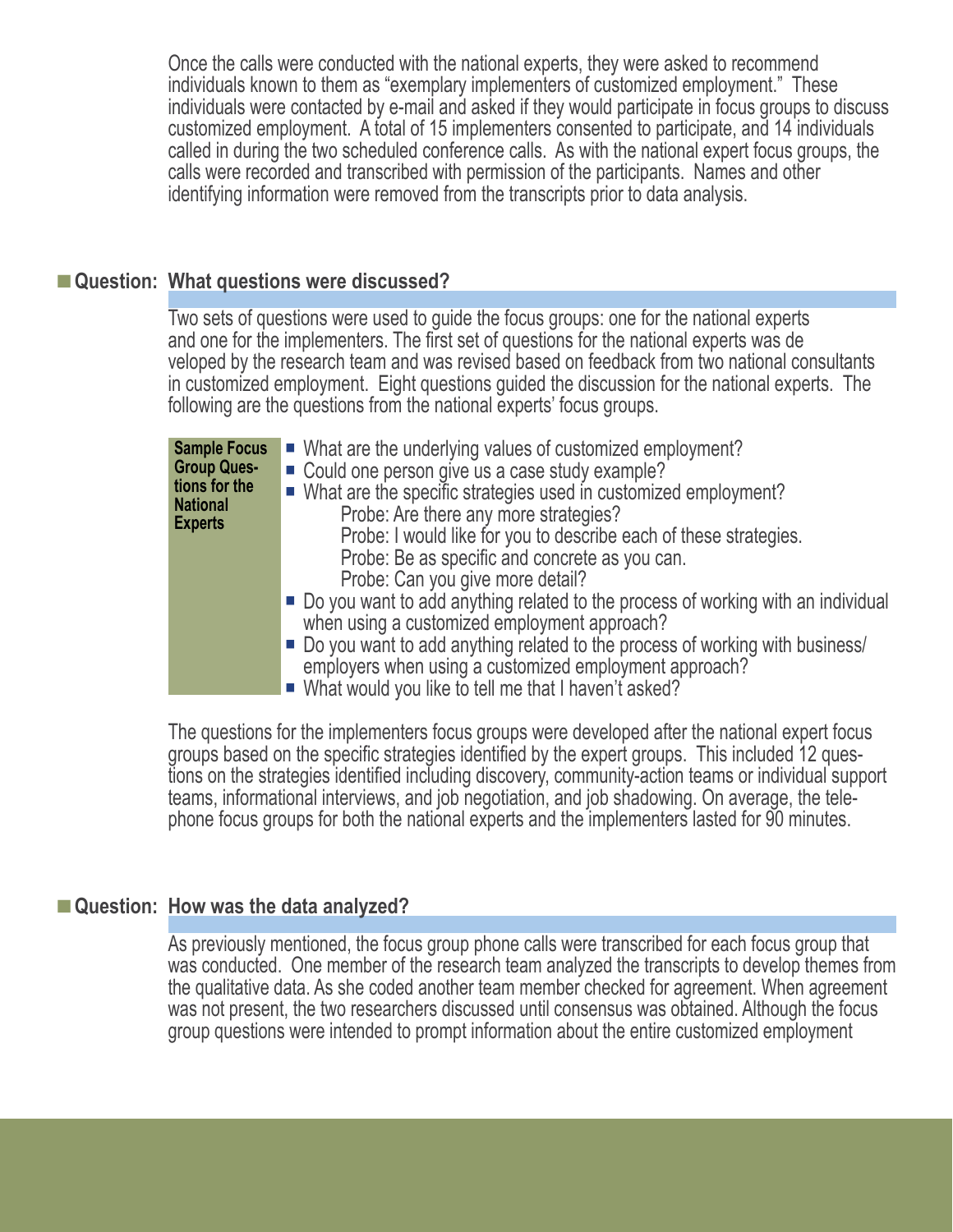process, the majority of the dialogue focused on the "discovery" process. Eleven themes, or what is being referred to as core practices, were identified. While the themes are listed from one to 11 on the following page, this is not intended to imply that core practices occur in the sequence presented. In some instances, the practices occur simultaneously. For instance, while meeting at a location of the individual's choice, the person supporting the job seeker should be mindfully listening to the individual and working to build rapport.

| <b>Core Discov-</b> | Physically meet at a location of individual's choosing.<br>1.                                                                                           |
|---------------------|---------------------------------------------------------------------------------------------------------------------------------------------------------|
| ery Practices       | 2. Build rapport and get to know the individual.                                                                                                        |
|                     | Mindfully listen to the individual.<br>3.                                                                                                               |
|                     | Identify his/her interests, skills, and abilities.<br>4.                                                                                                |
|                     | 5. Conduct in-depth interviews with family and friends concerning the person, the<br>person's interests, skills, and abilities.                         |
|                     | 6. Observe the person in daily activities in a number of different community<br>settings.                                                               |
|                     | 7. Arrange for the individual to observe at local businesses that potentially match his<br>or her interests, skills, and abilities.                     |
|                     | 8. Observe the person engaging in job related tasks.                                                                                                    |
|                     | 9. Conduct informational interviews with employers at local businesses that are<br>representative of the individual's interests, skills, and abilities. |
|                     | 10. Assist the person in selecting brief work experiences to refine / identify<br>potential job opportunities.                                          |
|                     | 11. Collaborate with the person, family, and friends in confirming the person's interests,<br>job preferences, skills, and abilities.                   |

#### **Example 3 Is all 2 Constraige Manus Constraints Constraints Question: What did the participants say about discovery?**

The individuals who participated in the focus groups all agreed that discovery is the foundation of good customized employment. It is one of the elements that differentiate it from other employment interventions. As one expert commented, "People who have some discovery do better in jobs. They last longer. They're happier." Discovery is a requisite step before job development / negotiation and subsequent employment. Discovery is capacity-based, not deficit-based.

The experts were clear about what discovery is not. Discovery is not "spending time on a computer, administering assessments, taking notes, using checklists, ranking competencies, or comparing. Discovery does not include predicting or guessing what a person can do or identifying jobs that are available in the labor market. So what is discovery?

Discovery is a fluid process in which the number of core practices used may vary with only a few practices to all core discovery practices used. For instance, some practices such as mindfully listen ing to the person is used throughout the discovery process. While another practice, such as observ ing in community businesses may not be needed by everyone who is receiving customized employ ment services. In addition, there is no specific order to completing the core discovery practices although there might seem to be a logical order to assisting an individual in finding employment. In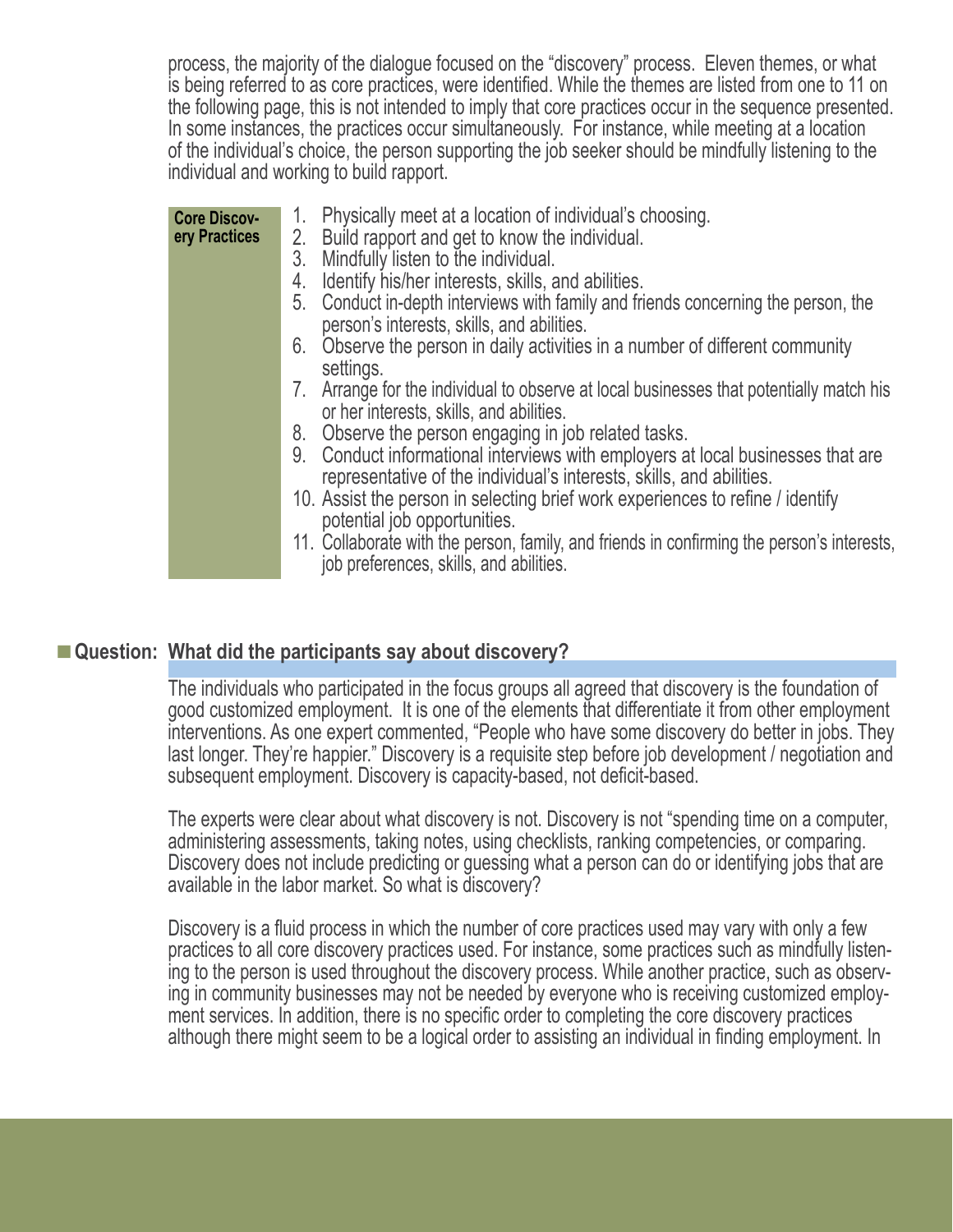other words, the discovery process is "individualized" and varies for each job seeker. The groups of experts discussed the importance of the mindset one must have to engage in dis covery. It is being open. "[Discovery is] keeping your assumptions at bay and really learning who the person is, and utilizing observation and not making assumptions." One expert clearly stated the importance of being open and not making assumptions.

*"I just finished working with a woman who painted with her mouth and everybody in her life thought she should be an artist, and that wasn't what she wanted to do. So, but it was a really natural place to jump to. So holding your assumptions at bay is incredibly important."*

#### ■ Question: How do you use a person's interests to identify potential areas of employment?

The participants discussed a number of ways that interests could be explored for helping the per son identify a job of choice. One expert made the following statement.

*"People have an interest, but it's often not coupled with a skillset or you can do any task related to that, which is maybe our error in not asking the right question when we ask if somebody has an interest…I have an interest in sewing but I've never sewn before."* 

On the surface, this quote seems to imply that the person could not be employed in her area of interest, sewing. Instead, it is important to seek out confirming information through asking and observing. The person may not be able to sew, but informational interviews could lead to job pos sibilities that match the individual's interests in sewing. **Hence it is of the utmost importance to keep an open mind during every component of discovery**. An open mind is crucial to engaging in discovery and customized employment.

In addition, people who are supporting the individual should not immediately conclude the type of job that the person should have without exploring or brainstorming different options. One group of experts discussed identifying "employment themes" "or creating a vocational profile" during discov ery. Employment themes are used as a guide to lead the vocational professional and individual "to different kinds of businesses".

*"It is [important] to "meet the customer[s] as we find them. Not everyone has helpful family. Not everyone has friends. Not everyone lives in the community. Not everyone can articulate what they want to do or has an idea of what they want to do.*

Some job seekers can tell you what they want to do in a job, and they have the abilities to do the preferred job. These individuals may not need all of the core practices to complete discovery. How ever, there are others who have job preferences but don't have the skills to engage in the preferred job. Still other job seekers have no idea what they want to do and what they can do. This last group of job seekers may need to complete all the core practices in discovery. Thus, the individualized discovery process begins with the vocational professional getting into the mindset of beginning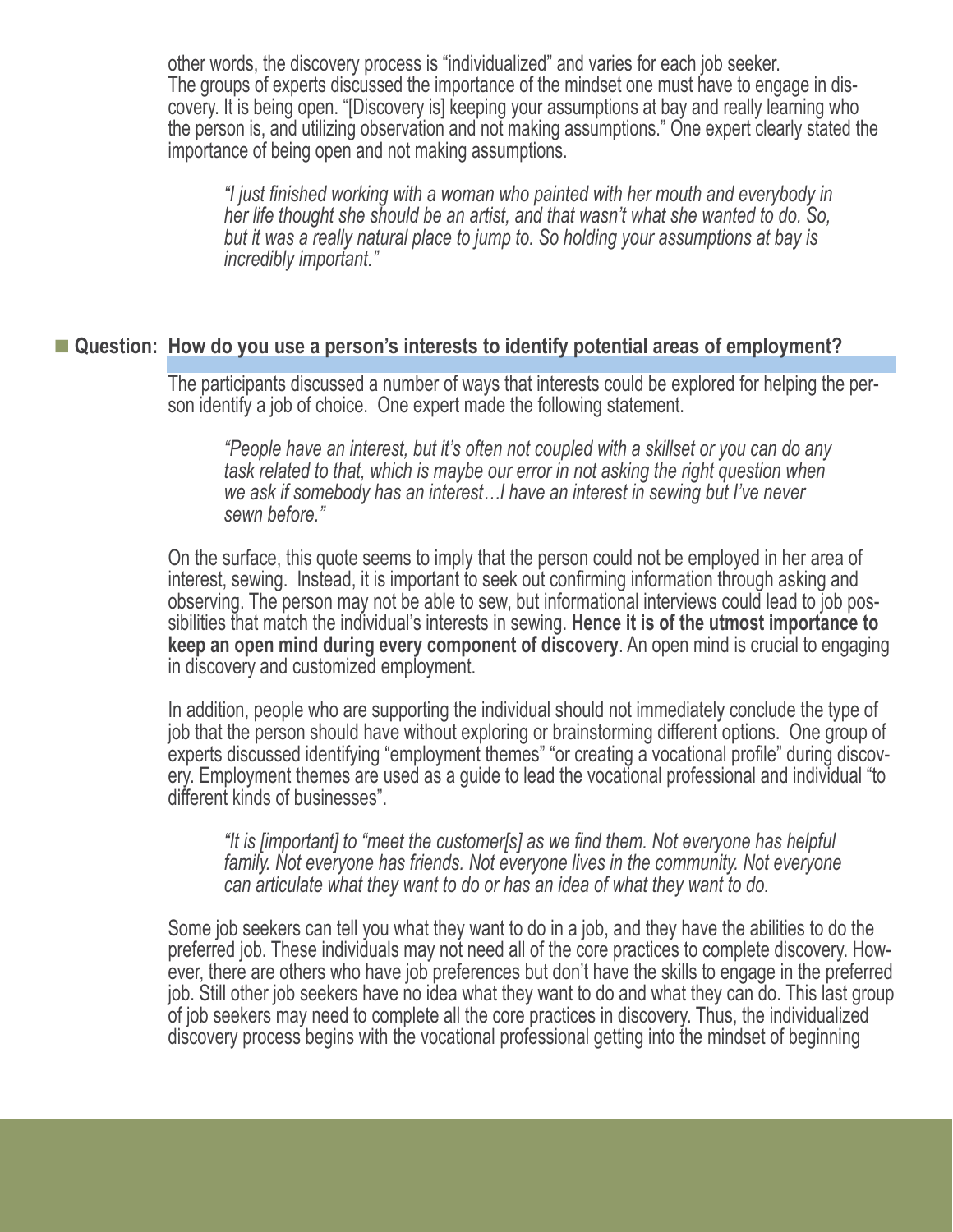discovery where the job seeker is family, friends, and community supports job seeker's interests, preferences, and abilities developed (or not).

#### ■ Question: Should the core practices of discovery be conducted in sequence? Do all of the **practices need to be done in order for discovery to be completed?**

Although discovery is not sequential, there is a core practice that begins the process. The job seeker selects where he/she will meet the professional for the first appointment (Core Discovery Practice 1). Most service delivery begins by meeting the job seeker at the agency's office. However, the person may not want to meet at an unfamiliar location but at a location where he or she is comfortable. The goal of the first meeting is to begin building rapport and getting to know the job seeker (Core Discov ery Practice 2).

*"I really don't think you can assist a person … to get out of poverty by not knowing who they are."*

[Discovery] *is getting to know a person, their likes, interests, preferences and bring those things into what they want to do and where their future might go, how to im prove the quality of their lives as opposed to traditional vocational assessments.*

It is important to understand the benefits the job seeker receives as well as the amount of family and friend support.

[M]*eet the person where they're at in terms of what do they need, what do we need to learn about them. There are some people that come with a lot more capacity to say hey, it's this, this and this and you don't need to do that kind of in-depth time in the community with them, but its fundamentally starting with where the person is at and really getting to know and understand them.*

#### ■ Question: What did the focus group participants have to say about listening to the individual?

During the discovery process, the job seeker must be heard. Professionals must mindfully listen while actively asking questions to understand the person (Core Discovery Practice 3). The ques tions should not be pre-developed but arise from listening to what the person is saying as well as observing the person in locations of choice.

*I would spend time listening and asking them questions, what they like to do. I would ask if they were interested in having me at their home. I would ask if they didn't want to have me at their home. I would observe them wherever they are most comfortable.* 

During this meeting and at subsequent meetings, the goal is to determine the person's interests, skills, and abilities (Core Discovery Practice 4). While the participants did not specify how many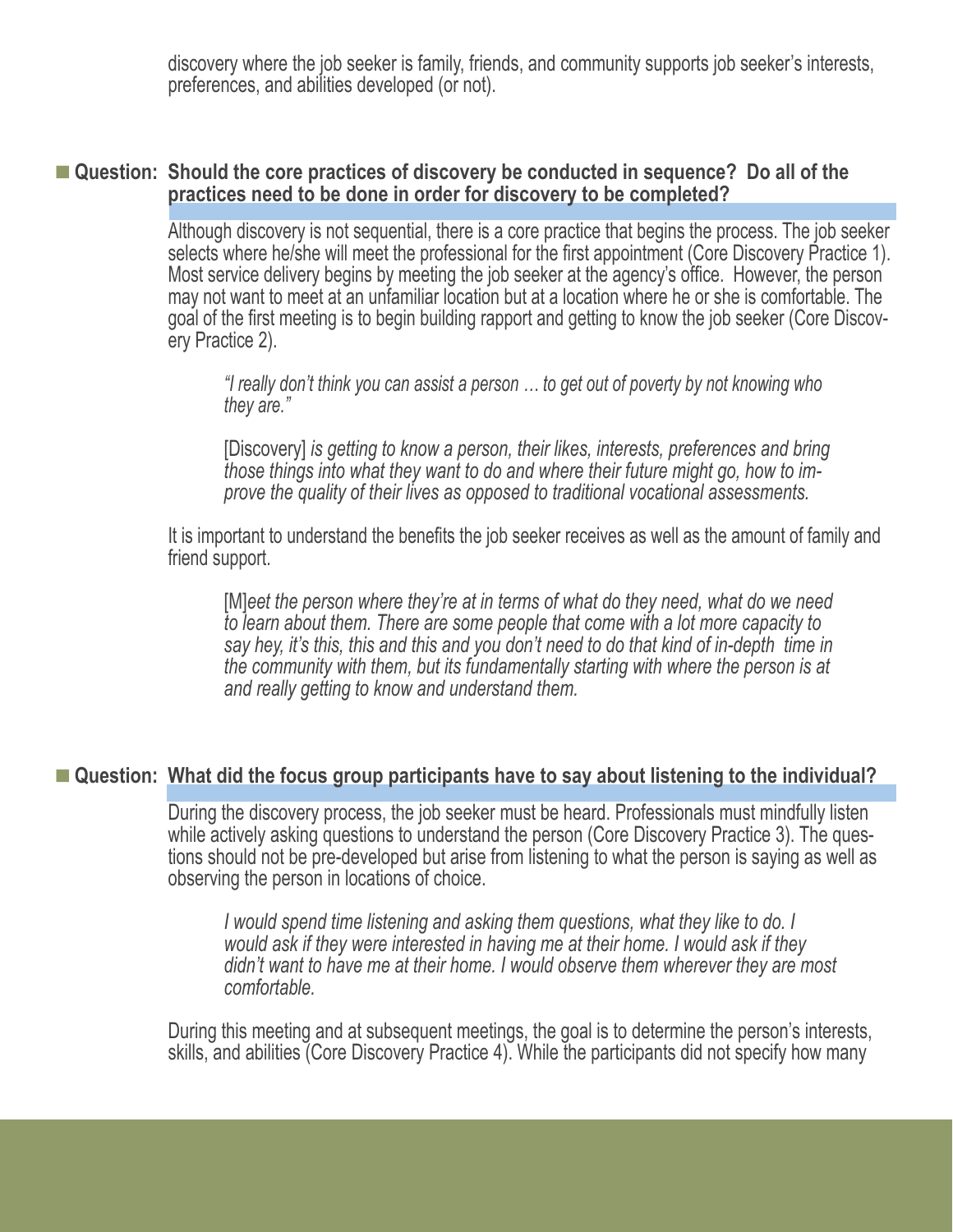meetings or observations are necessary, it was clear that getting to know the person is on-going throughout customized employment process. Getting to know the person typically begins with ask ing what he or she would like to do.

Some job seekers are verbal and know what they want to do and will immediately tell you, *"I want to work with the plants."* For many job seekers, in which customized employment will be the most effective intervention will have no idea what they may want to do. The only experience this person may have is adult day training or less - nothing. Asking "What do you like to do?" provides a good place to start the discussion but is only the beginning of getting to know the individual.

One expert cautioned:

*You need to be incredibly careful, because some people have interests that they don't want to do for pay, and some people have interests that they do want to do for pay. So insuring that you make the distinction of whether a person's interests relate to the tasks they want to do for pay is incredibly important.*

However, many individuals with significant disabilities will not be able to discuss their interests or say what they want to do for work. One expert said the following:

*"What do you do? You can't just ask some people what do you want to do and they sit there and look at you and then it's like you go back to the old bad practice of let me go see if I can figure out some job that I can put you into because you say you don't want to or you don't know what you want to do."*

#### ■ Question: What can be done if the person cannot discuss his or her interests?

Ask family members and friends through in-depth interviews about the person's interests, skills, and abilities. Observe the person during daily activities in a number of different community set tings. One expert illustrated this in the following example.

*I worked with a woman who was 50 years old, had multiple physical and cognitive disabilities, and all she wanted in her life was a job. She had been put into nu merous volunteer positions, but never a job. We first conducted discovery. In the discovery, I observed her in her volunteer position, I observed her in the community, I interviewed a whole host of people who knew her well, and two threads came out from all the interviews. One thread was that she was extremely religious, and then another thread came out that she had helped her sister-in-law design her wedding invitation, which nobody knew that she had any kind of artistic ability or any kind of computer knowledge at all.* 

For some job seekers more discovery work is needed than just interviewing family and friends and observing the job seeker in daily activities to develop employment themes or profiles. The job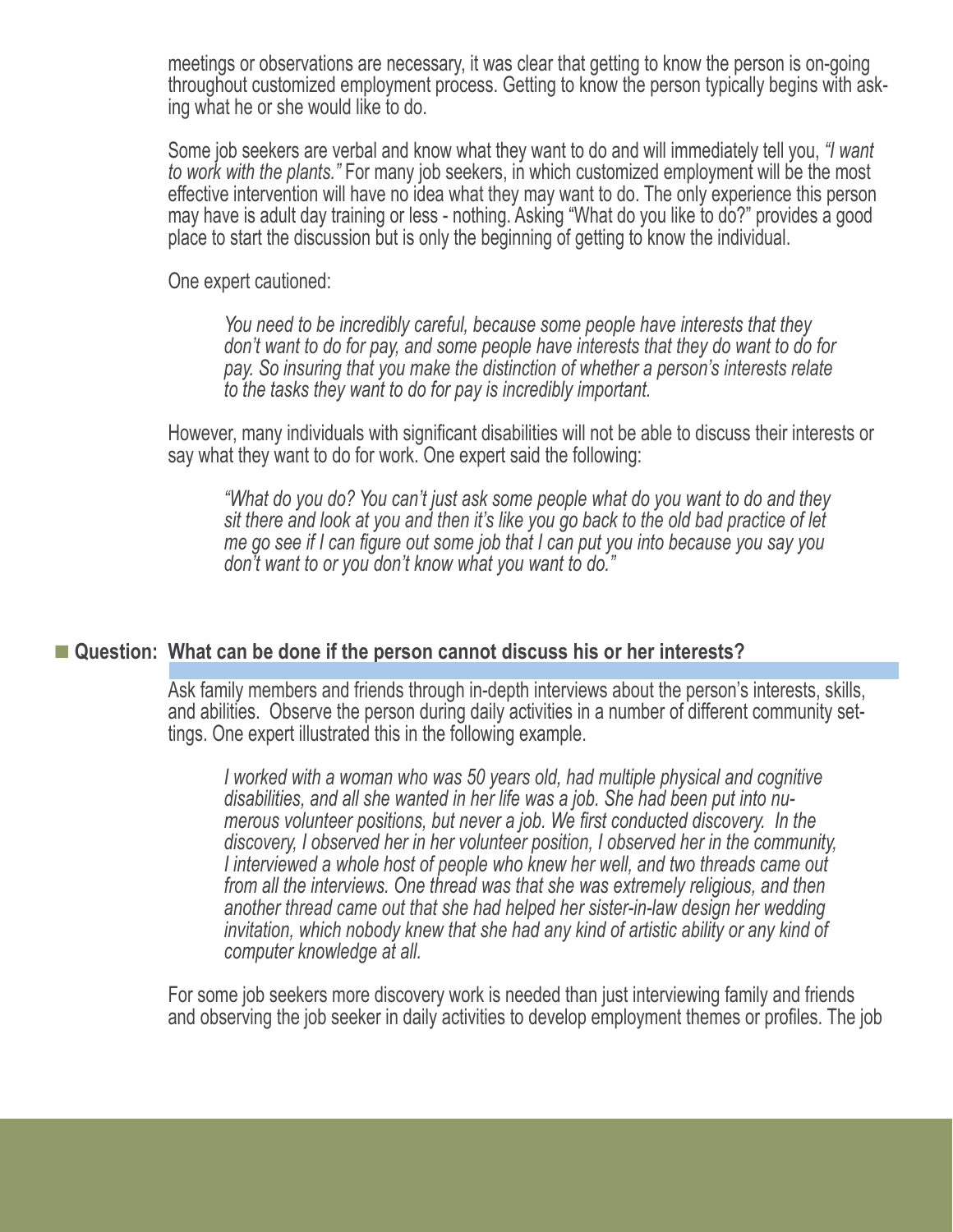seeker may need to observe at local businesses that potentially match the person's interests, skills, and abilities (Core Discovery Practice 7). The businesses are identified based on the information gathered during discovery activities that have taken place to this point. Arrangements are made so that the individual can observe different types of jobs at local businesses using the informational interview process.

#### ■ Question: How do you know if the person is really interested in different types of jobs?

Observations of the jobseeker engaging in job tasks that fit his/her employment themes or profile may provide more information (Core Discovery Practice 8). There are two goals in having the job seeker engage in job related tasks. One is to identify the person's skills, and the other is to assist the jobseeker in deciding if he or she likes doing the job tasks.

*We had a gentleman who had an interest in doing things, mechanical things, and he takes apart computers, and we were able to observe him taking apart comput ers at his house and putting them back together, but I don't have the knowledge of whether he did that correctly… [W]e had someone that was a computer technology guy who built computers for people, he had him come in for a couple of hours in the afternoon and had him work alongside of him and was able to give us that profes sional feedback that he indeed does have some skills there.*

A community action team may be used to find appropriate situations for the jobseeker to demon strate his/her skills and what he/she can do. Community action teams include people who are not paid to help the person find a job. These individuals bring their own social capital, community con nections, and ideas of the community's resources to the table for brainstorming employment ideas. For instance, one expert stated the following:

*Some of the discovery has been started, and we're saying, we're just struggling. Joe really likes cars, but we can't quite figure out what that vocational theme looks like. We're not really sure what he can do with that, can you help us think [about] that? Somebody will say, "Joe can you change oil?" "No, I've never done that." "Well can you try it?" "Well maybe so!" "Well I know somebody who has a garage, let me [have] them to get in touch with you." We literally start to collect connections in the community from this rich resource.*

In another situation, the parent was able to arrange for her son to demonstrate his skills.

*I had a guy in [location] this is a story about the community helping and the employ ers helping although, it is customized. A guy out there had a bad car accident and was in a wheelchair, and his mom had worked for this company before, so they starting thinking about him coming to work because he had a propensity for welding, ok, he liked to weld. She brought him in and they gave him some tasks, and appar ently he was able to weld, primarily just little things, not big stuff.*